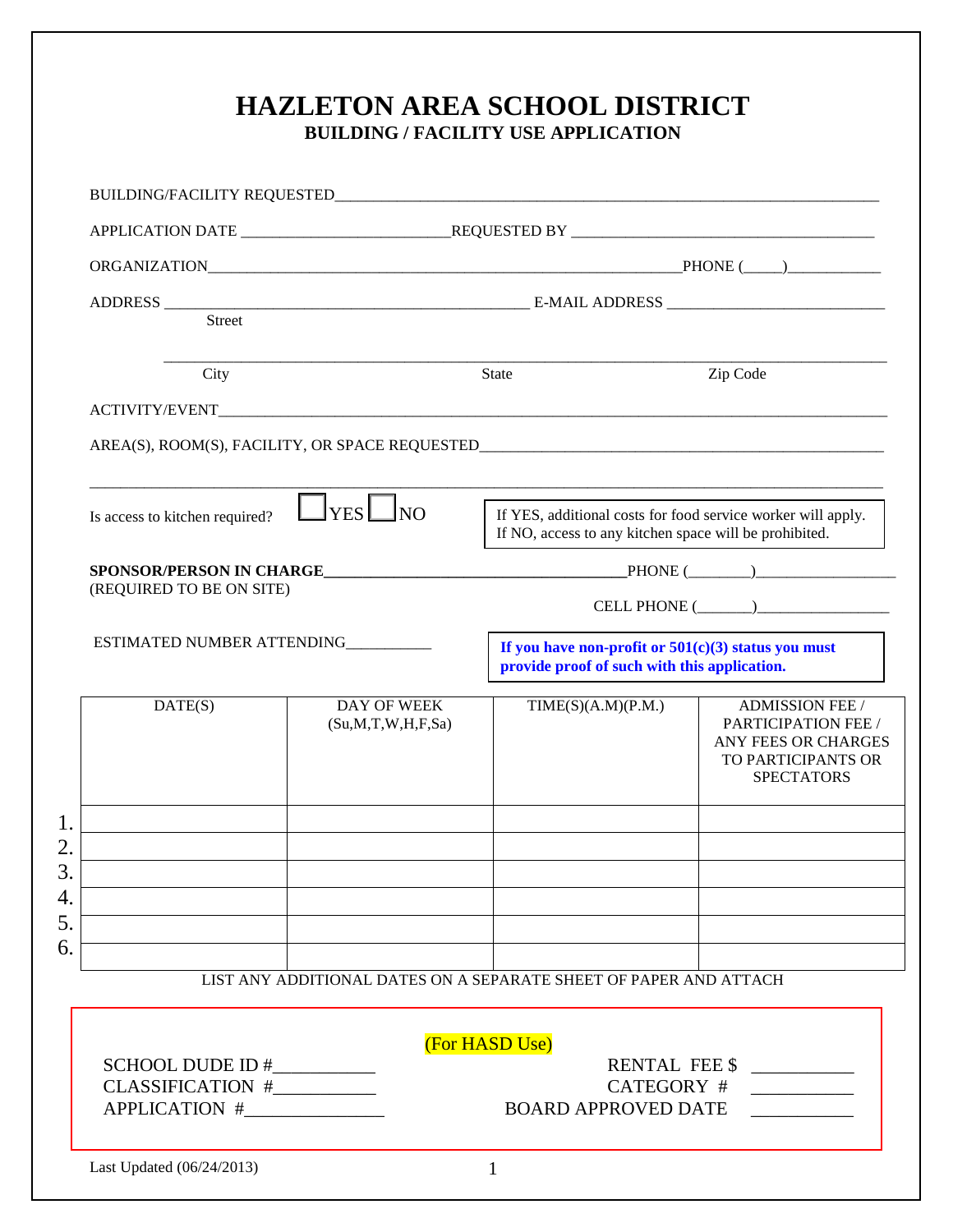| <b>NEEDS:</b>                                                                                                                                                                                                                                                                                                                                                      |                            |                                                                                                                                                  |      |
|--------------------------------------------------------------------------------------------------------------------------------------------------------------------------------------------------------------------------------------------------------------------------------------------------------------------------------------------------------------------|----------------------------|--------------------------------------------------------------------------------------------------------------------------------------------------|------|
| P.A. SYSTEM<br><b>LECTERN</b><br><b>RESTROOMS</b>                                                                                                                                                                                                                                                                                                                  |                            | <b>AV EQUIPMENT</b>                                                                                                                              |      |
| PARKING<br><b>PIANO</b><br><b>STAGE LIGHTING</b>                                                                                                                                                                                                                                                                                                                   |                            | <b>NUMBER OF CHAIRS</b>                                                                                                                          |      |
| <b>OTHER</b>                                                                                                                                                                                                                                                                                                                                                       |                            |                                                                                                                                                  |      |
| Will you need to move any heavy objects in or out of the school?                                                                                                                                                                                                                                                                                                   |                            | <b>YES</b><br>N <sub>O</sub>                                                                                                                     |      |
| Will you need to park any buses or large vehicles on school district property?                                                                                                                                                                                                                                                                                     |                            | <b>YES</b><br><b>NO</b>                                                                                                                          |      |
| If yes, for how $\log$ ?                                                                                                                                                                                                                                                                                                                                           |                            |                                                                                                                                                  |      |
| Will special equipment be used? (Ex. Tap shoes, rollers, casters, etc.)                                                                                                                                                                                                                                                                                            |                            | YES <sup>1</sup><br>N <sub>O</sub>                                                                                                               |      |
| If yes, please describe.                                                                                                                                                                                                                                                                                                                                           |                            |                                                                                                                                                  |      |
| Are you planning to pitch tents?                                                                                                                                                                                                                                                                                                                                   |                            | YES <sup> </sup><br><b>NO</b>                                                                                                                    |      |
| Will you require specific security needs?                                                                                                                                                                                                                                                                                                                          |                            | <b>YES</b><br>N <sub>O</sub>                                                                                                                     |      |
|                                                                                                                                                                                                                                                                                                                                                                    |                            |                                                                                                                                                  |      |
|                                                                                                                                                                                                                                                                                                                                                                    |                            |                                                                                                                                                  |      |
| (For HASD Use)<br><b>APPROVALS:</b><br><b>ATHLETIC DEPT</b><br>PRELIMINARY APPROVAL                                                                                                                                                                                                                                                                                |                            |                                                                                                                                                  |      |
| Date<br>Principal                                                                                                                                                                                                                                                                                                                                                  |                            | <b>Athletic Director</b><br><u> 1980 - Johann John Stone, mars eta bat eta bat eta bat eta bat eta bat eta bat eta bat eta bat eta bat eta b</u> |      |
|                                                                                                                                                                                                                                                                                                                                                                    | <b>Facilities Director</b> | Date                                                                                                                                             |      |
|                                                                                                                                                                                                                                                                                                                                                                    | <b>Security Director</b>   | Date                                                                                                                                             |      |
|                                                                                                                                                                                                                                                                                                                                                                    | Food Service Director      | Date                                                                                                                                             |      |
|                                                                                                                                                                                                                                                                                                                                                                    | Director of Operations     | Date                                                                                                                                             | Date |
| (Required for BLDG Use)<br>PRELIMINARY APPROVAL MAINTENANCE DEPT<br>(Required for BLDG Use)<br>PRELIMINARY APPROVAL SECURITY DEPT<br>(Required for BLDG Use)<br>PRELIMINARY APPROVAL FOOD SERVICE<br>(Required for BLDG Use)<br>PRELIMINARY APPROVAL MAINTENANCE DEPT<br>(Required for BLDG Use)<br>PRELIMINARY APPROVAL SUPERINTENDENT<br>(Required for BLDG Use) | Superintendent of Schools  | Date                                                                                                                                             |      |
|                                                                                                                                                                                                                                                                                                                                                                    |                            |                                                                                                                                                  |      |
| <b>REASON</b>                                                                                                                                                                                                                                                                                                                                                      |                            |                                                                                                                                                  |      |
|                                                                                                                                                                                                                                                                                                                                                                    |                            |                                                                                                                                                  |      |
| APPLICATION #                                                                                                                                                                                                                                                                                                                                                      |                            |                                                                                                                                                  |      |
|                                                                                                                                                                                                                                                                                                                                                                    |                            |                                                                                                                                                  |      |